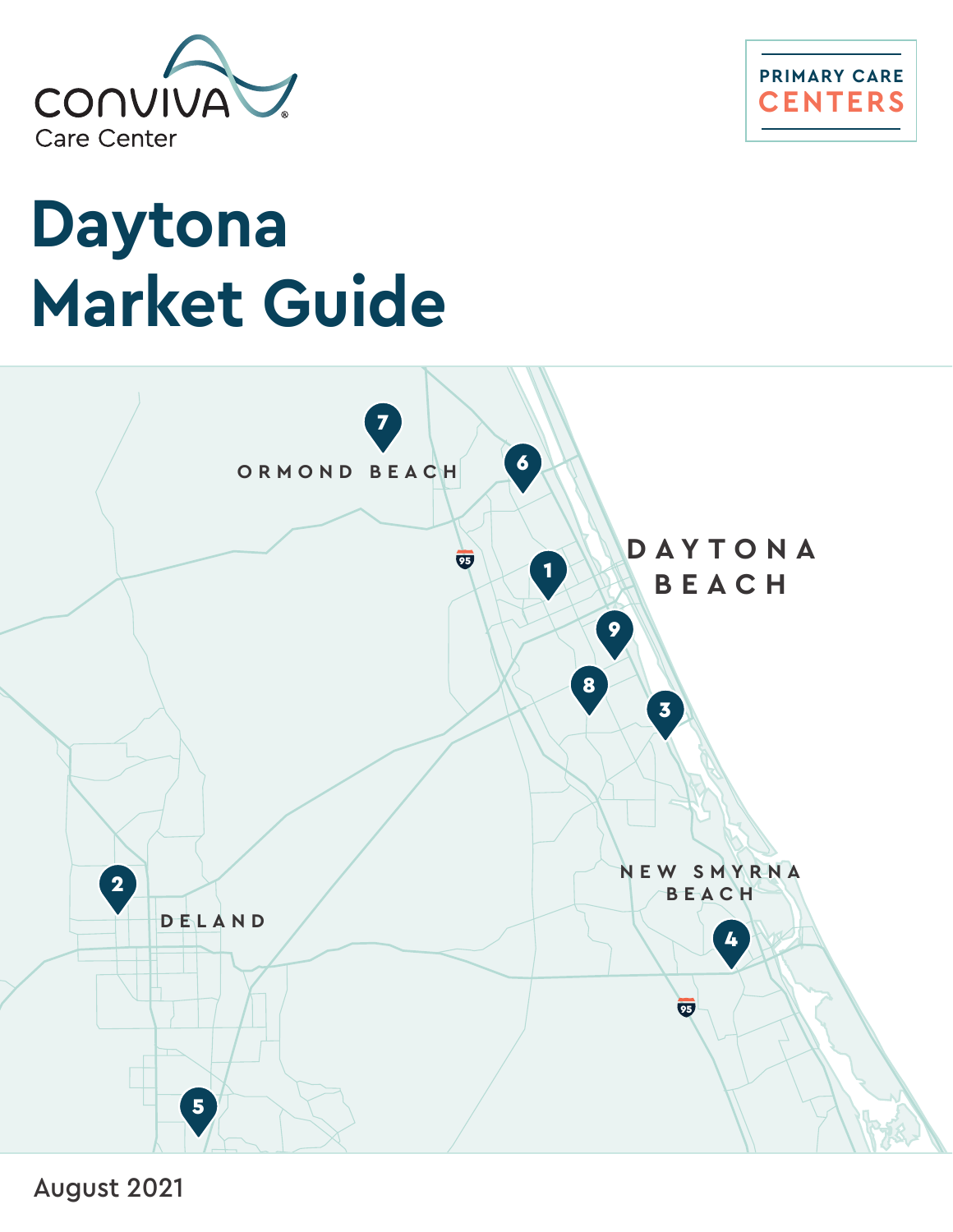## **Experts in senior primary care**

Conviva Care Center® focuses on providing outstanding primary care services to Medicare Advantage plan members in the **Daytona area**—and we take pride in fostering our patients' physical, emotional and social wellness. As part of our holistic approach to health, our care team includes physicians, behavioral health specialists, clinical pharmacists and social workers. And our centers have on-site labs to help make the patient experience as simple and convenient as possible.

In addition to medical services, each of our centers offers in-person and virtual informational, educational and social events and classes.

These programs make Conviva Care Center® a leading senior health and wellness destination in the communities we serve.

This guide includes information about Conviva Care Center® in the Daytona area.

### **New patient welcome team**

If your clients are interested in learning more about Conviva Care Center®, contact our market representatives. We will invite them in for a tour, explain our senior-focused primary care approach, and help schedule their first appointment.



## **Our Daytona Locations**

We offer same day appointments.

|                | Conviva Daytona                 | 731 N. Clyde Morris Blvd.                         | $(386)$ 257-1626                             |
|----------------|---------------------------------|---------------------------------------------------|----------------------------------------------|
|                | <b>PCMH Recognized</b>          | Daytona Beach, FL 32114                           | M - F: 8:00am - 5:00pm                       |
| $\mathbf{2}^-$ | <b>Conviva Deland</b>           | 929 N. Spring Garden Avenue, Suite 170            | $(386)$ 738-9144                             |
|                | <b>PCMH Recognized</b>          | Deland, FL 32720                                  | $M - F$ : 8:00am - 5:00pm                    |
|                | <b>Conviva East Port Orange</b> | 4770 S. Ridgewood Avenue<br>Port Orange, FL 32127 | $(386) 761 - 0050$<br>M - F: 8:00am - 5:00pm |
|                | 4 Conviva New Smyrna Beach      | 1914 State Road 44, Suite B                       | $(386)$ 428-3241                             |
|                | <b>PCMH Recognized</b>          | New Smyrna Beach, FL 32168                        | M - F: 8:00am - 5:00pm                       |
| 5.             | <b>Conviva Orange City</b>      | 876 Saxon Boulevard                               | $(386)$ 774-0491                             |
|                | <b>PCMH Recognized</b>          | Orange City, FL 32763                             | M - F: 8:00am - 5:00pm                       |
|                | <b>Conviva Ormond Beach</b>     | 420 S. Nova Road, Suite 5                         | $(386) 506 - 0111$                           |
|                | <b>PCMH Recognized</b>          | Ormond Beach, FL 32174                            | M - F: 8:00am - 5:00pm                       |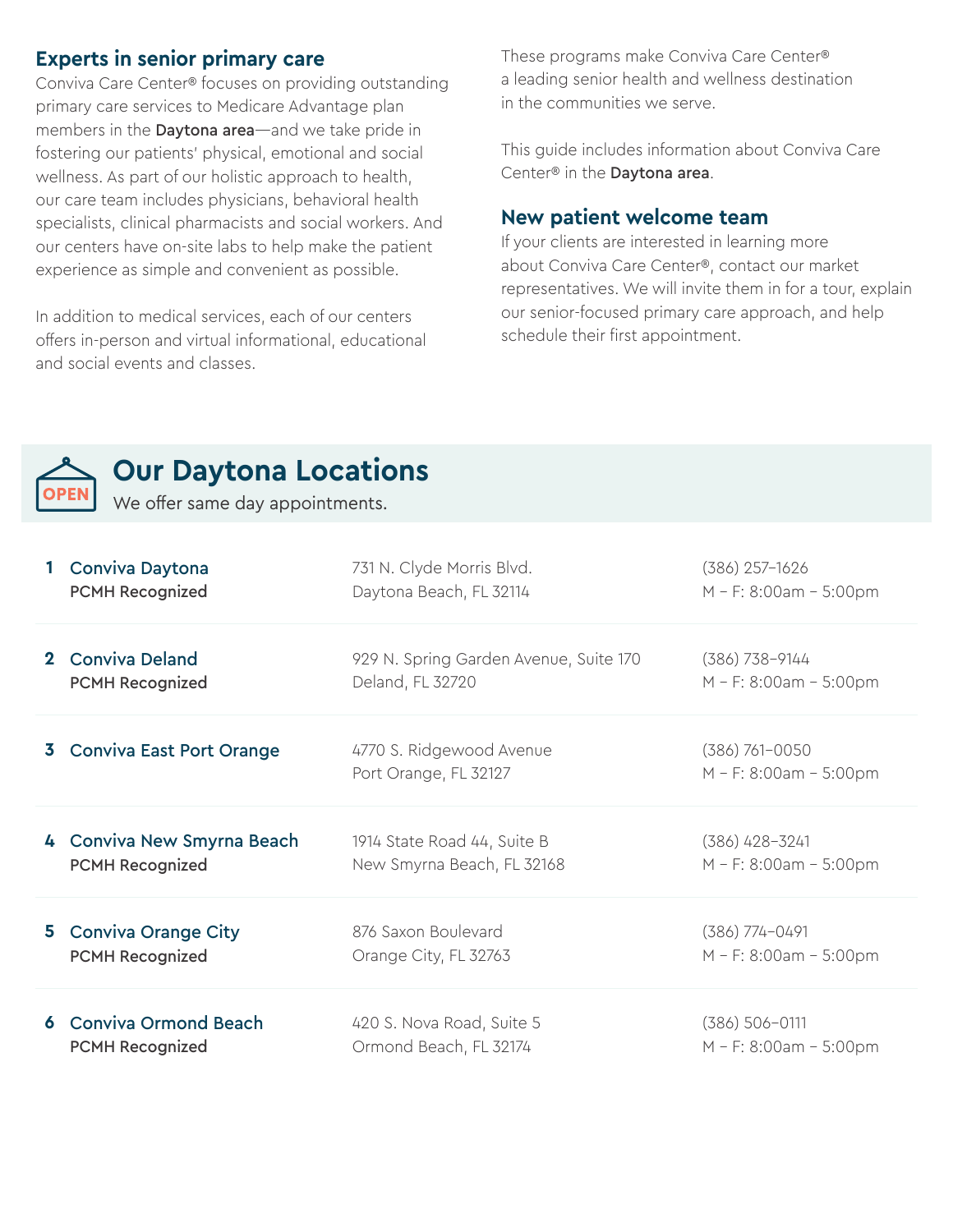| <b>Conviva Palm Coast</b> | 21 Hospital Drive, Suite 125          | (386) 586-7005            |
|---------------------------|---------------------------------------|---------------------------|
| <b>PCMH Recognized</b>    | Palm Coast, FL 32164                  | $M - F$ : 8:00am - 5:00pm |
| 8 Conviva Port Orange     | 3641 S. Clyde Morris Blvd., Suite 100 | $(386)$ 675-4411          |
| <b>PCMH Recognized</b>    | Port Orange, FL 32129                 | $M - F$ : 8:00am - 5:00pm |
| 9 Conviva South Daytona   | 711 Beville Road                      | (386) 760-8116            |
| <b>PCMH Recognized</b>    | South Daytona, FL 32119               | $M - F$ : 7:00am - 6:00pm |

**Conviva Care Center® is Medicare Advantage friendly** We accept various Medicare Advantage plans and are finalizing participation with many other plans.